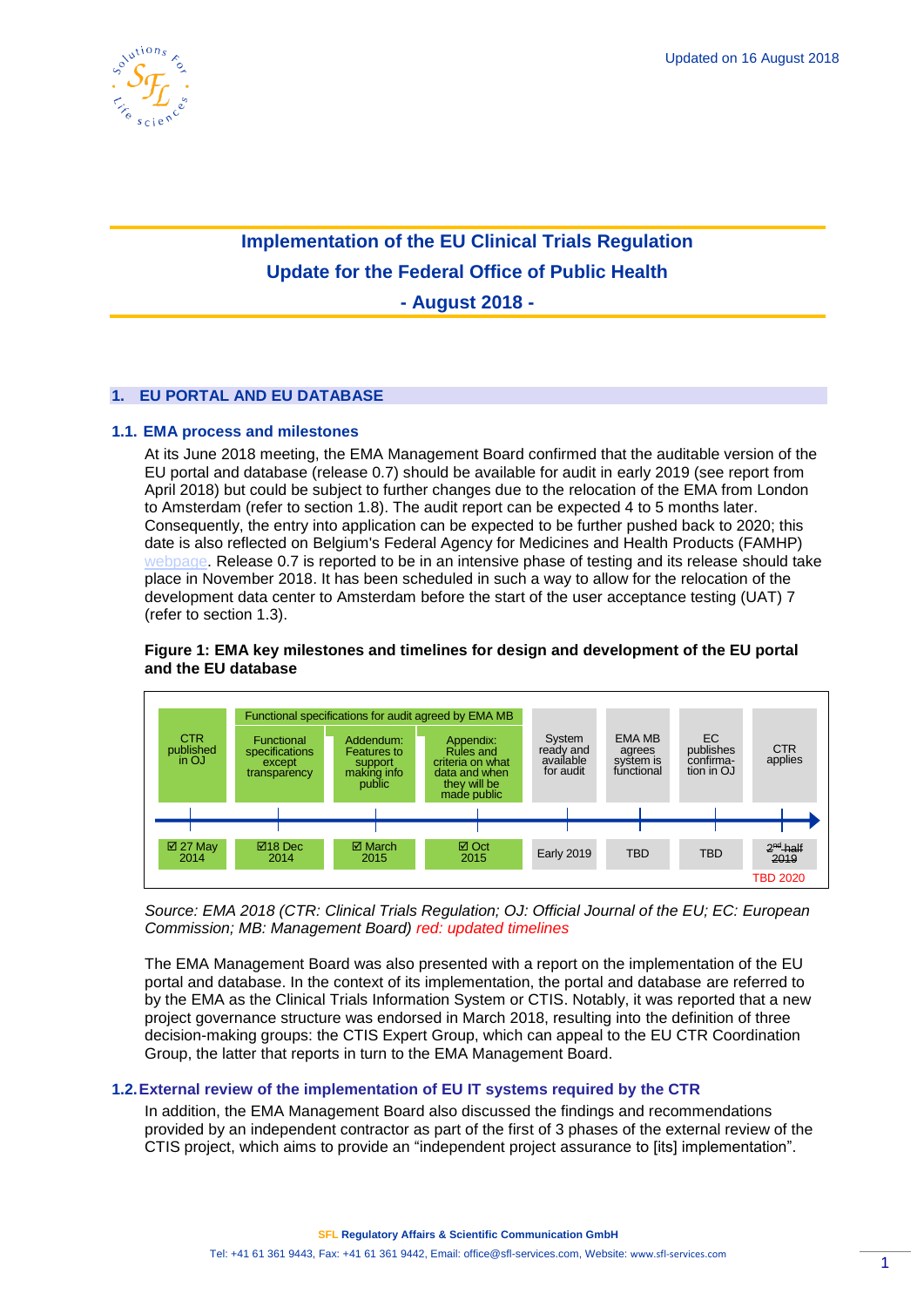

This report covered 6 topics: accountability, feasibility, purpose and specifications, users' and stakeholders' engagement and change management, expectation management and risk management. Among other aspects, the following issues are especially relevant:

- Governance structure: it is considered that modifying the new governance structure endorsed in March would be of no added value but that the mandates of the different governing bodies need to be clarified.
- Project planning and release schedule: it is reported that the complexity of the project was initially underestimated and it was recommended to further review its feasibility during the second phase of the external review process, together with an assessment of the impact of EMA's relocation to Amsterdam. To clarify the scope of the project, it was proposed to draft a new release plan to be approved by the Steering Committee and the EU CTR Coordination Group, and later endorsed by the EMA Management Board. It is recommended that all functionalities that are not strictly required to go live should be scheduled for later releases.
- Gap analysis: the EMA Management Board was invited to request the contractor who implements the portal and database to quantify the capacity gap and to assess the quality management during phase 2 of the review.

#### **1.3. User acceptance testing**

An EU portal and Union database stakeholder meeting was held at the EMA offices on 25 April 2018. Items on the agenda included an update on the planning of UAT 7, which will take place from 5 to 30 November 2018 (once the relocation of the data center has been completed) and consists of a realistic dummy trial conducted both through on- and off-site testing. The date of the next face-to-face stakeholder meeting was confirmed to be 26 September 2018.

#### **1.4. Implementation in Belgium**

In June 2018, the FAMHP provided an overview of its pilot project. It reported that 18 Ethics Committees (ECs) are currently involved in the project and that 6 ECs volunteered to participate in a working group with the college and FAMHP. The college, which was created by law in May 2017 (see report from June 2017), coordinates all accredited ECs and acts as a contact point between them and the FAMHP (see report from April 2018). It was also reported that approximately 10 pilot trials were finalized in 2017 and that this number is likely to be higher in 2018 and 2019. The agency expects the CTR to enter into application in 2020, as reported on its [webpage.](https://www.famhp.be/en/human_use/medicines/medicines/research_development/clinical_trials)

In addition, the FAMHP published a [new version](https://www.famhp.be/sites/default/files/content/guidance_ctr_pilot_project_for_sponsors_v4.0_20180515_4.pdf) of the guidance in May 2018, which is addressed to stakeholders interested in taking part in the pilot project. The document was developed in collaboration with the college of ECs.

#### **1.5. Implementation in France**

In June 2018, the French National Agency for Medicines and Health Products Safety (ANSM) published an updated version of its guidelines for sponsors taking part in its pilot project. The ANSM previously reported on various occasions about its pilot project, which started in 2015 (see reports from February, August and December 2017).

#### **1.6. Implementation in Germany**

In May 2018, the German Federal Institute for Drugs and Medical Devices (BfArM) published guidelines for sponsors taking part in its pilot project (in [German](https://www.bfarm.de/SharedDocs/Downloads/DE/Arzneimittel/Zulassung/klin-pr/pilotprojekt/Leitfaden.pdf?__blob=publicationFile&v=5) and [English\)](https://www.bfarm.de/SharedDocs/Downloads/DE/Arzneimittel/Zulassung/klin-pr/pilotprojekt/Guideline.pdf?__blob=publicationFile&v=4). The German pilot project started in October 2015 (see report from May 2016 and April 2018).

#### **1.7. Implementation in Hungary**

On 14 June 2018, the Hungarian National Institute of Pharmacy and Nutrition indicated that Hungary is taking steps to adapt its clinical trial authorization procedure ahead of the CTR's implementation. Clinical trials applicants may take part in the so-called "VHP+PILOT" procedure, which is based on the EU Voluntary Harmonization Procedure (VHP) for clinical trials authorization. The communication reports that the Hungarian Medical Research Council was to emit a final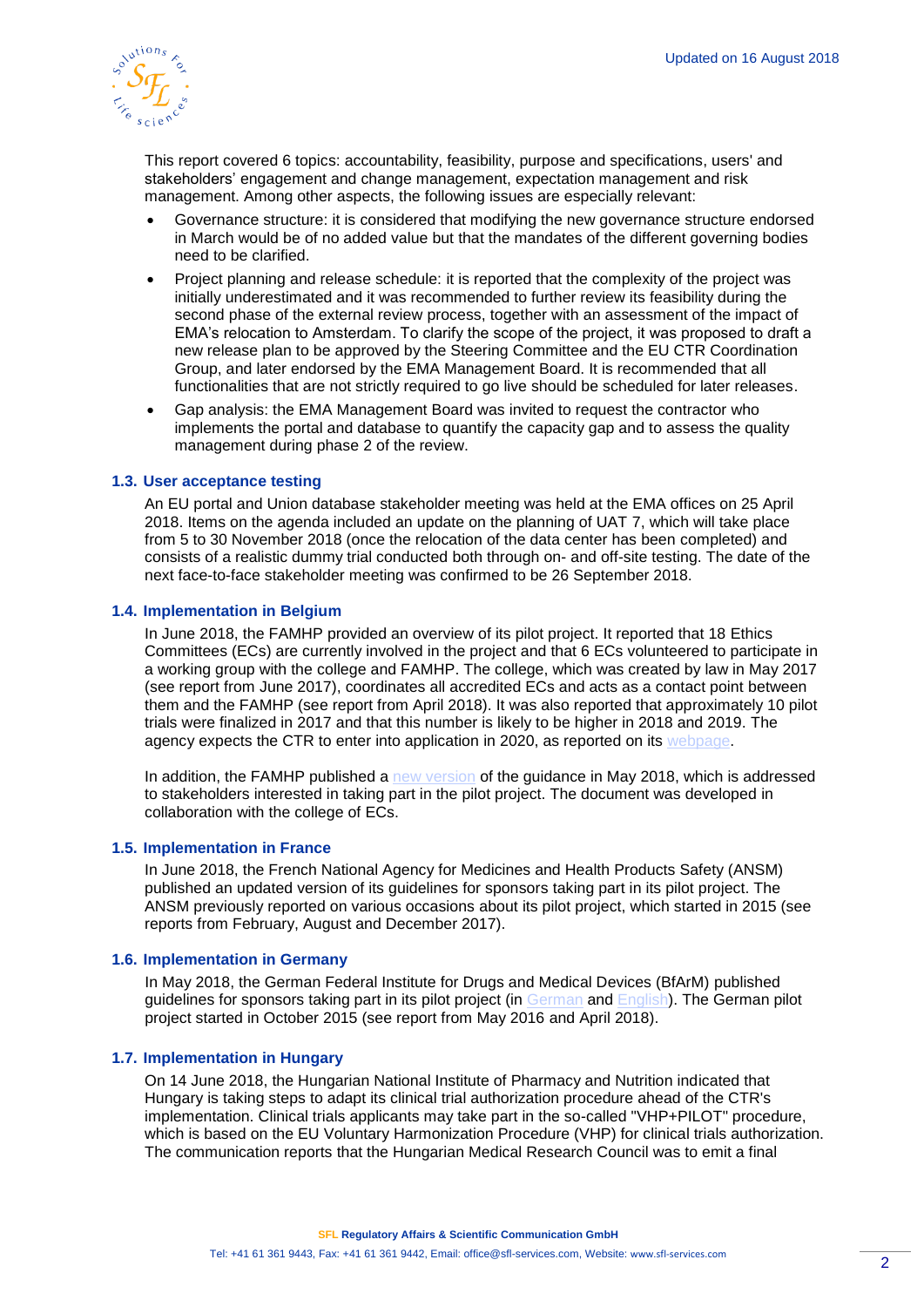

decision on this matter.

#### **1.8. Implementation in the UK/Brexit**

This section gives an overview of recent developments on four themes and highlights their relevance in relation to the CTR, i.e. UK's clinical trials pilot project, the negotiation of a transition deal between the UK and the EU, the future relationship between both parties and the relocation of the EMA from London to Amsterdam.

# **UK's pilot project**

In a communication last updated on 13 August 2018, the UK National Health Service (NHS) Health Research Authority (HRA) indicated that a pilot project entitled the "combined ways of working pilot" was initiated in collaboration with the UK Medicines and Healthcare products Regulatory Agency (MHRA). The pilot aims to improve the approval and ongoing management of clinical trials for medicinal products and is reported to involve a single dossier submission, combined communications to request information and a single final decision. The communication highlights that only "certain" ECs are currently involved in the pilot but that their number is increasing. The communication also includes a number of related documents including an [FAQ,](https://www.hra.nhs.uk/planning-and-improving-research/policies-standards-legislation/clinical-trials-investigational-medicinal-products-ctimps/combined-ways-working-pilot/faqs/) an [application](https://www.hra.nhs.uk/documents/1563/Combined_ways_of_working_pilot__application_dossier_guidance.pdf)  [dossier guidance](https://www.hra.nhs.uk/documents/1563/Combined_ways_of_working_pilot__application_dossier_guidance.pdf) and [instructions to sponsors.](https://www.hra.nhs.uk/documents/1579/MHRA_and_RES_combined_ways_of_working_pilot_instructions_to_sponsors.pdf)

# **Negotiations for a deal on a transition period**

Intense negotiations between the UK and the EU are currently ongoing with the aim of agreeing on a "withdrawal deal". If the negotiation is successful, both parties would agree on the details of a transition period spanning from 30 March 2019 to 31 December 2020. This potential deal would mean that the CTR, if it enters into application before the end of the transition period, would be implemented into UK law through the EU withdrawal bill (or 'Brexit bill').

The UK also stepped up preparations for a "no-deal" scenario and published several technical notices addressed to individuals and businesses on 23 August 2018. The [notice](https://www.gov.uk/government/publications/how-medicines-medical-devices-and-clinical-trials-would-be-regulated-if-theres-no-brexit-deal/how-medicines-medical-devices-and-clinical-trials-would-be-regulated-if-theres-no-brexit-deal) relevant to clinical trials highlights, among other things, the following consequences in case of "no-deal": clinical trials would be managed nationally in the UK, the CTR would not be incorporated into UK law as part of the Brexit bill given that the CTR is not set to enter into application before 30 March 2019.

In an update focused on the CTR published on 6 August 2018, the MHRA emphasized the government's intention to keep UK's legislation in the area of clinical trials aligned with that of the EU in case of a "no-deal" outcome. This position was also supported by an amendment to the UK's Brexit bill passed in April 2018 (see report from April 2018).

Whether the UK can use the CTR's EU portal and database and participate in the single assessment model depends on additional agreements between the EU and the UK irrespective of a "deal" or a "no-deal scenario".

# **Future relationship between the UK and the EU**

The future relationship between the UK and the EU will be defined in an agreement that remains to be negotiated. In a communication published in July 2018, the European Commission reported that both parties "have started to discuss the content of a political declaration which would set out an overall understanding on the framework for a future relationship". In its update on the CTR published on 6 August 2018, the MHRA highlights that this agreement will be instrumental in determining whether the UK can use the EU portal and database and participate in the single assessment model.

In a [position paper](https://assets.publishing.service.gov.uk/government/uploads/system/uploads/attachment_data/file/725288/The_future_relationship_between_the_United_Kingdom_and_the_European_Union.pdf) published in July 2018, the UK outlined how it wants this relationship with the EU to look like. Among other aspects, the UK would like to have an agreement that allows it to be an active member of the EMA and to take part in the "incoming clinical trials framework". The UK's participation in the EMA remains to be agreed by both parties as part of the agreement. The European Council has made clear in its "guidelines on the framework for the future EU-UK relationship" that the future relationship cannot offer the same benefits as an EU membership and that the UK as a third country cannot be involved in the decision-making of EU agencies.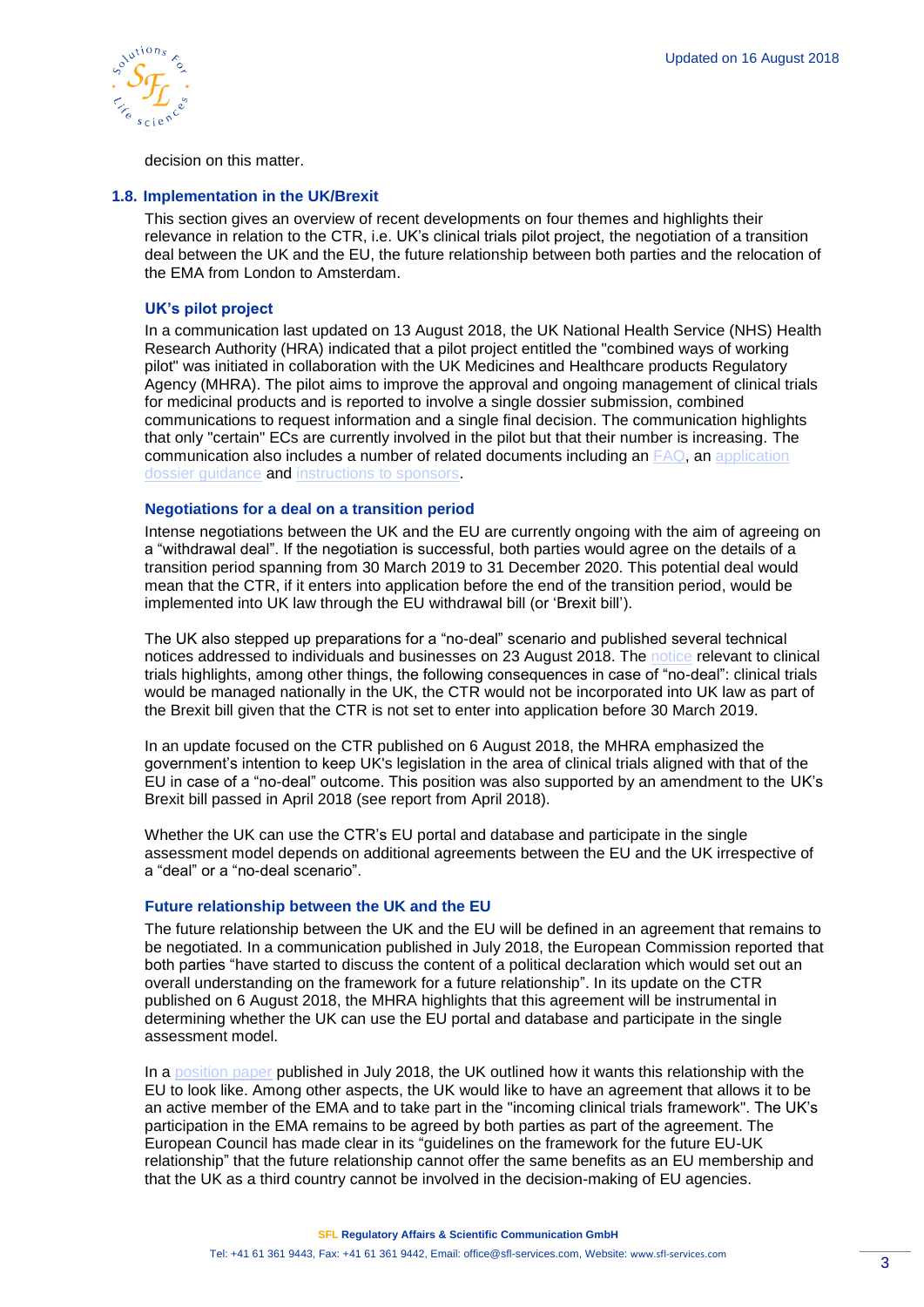

# **Relocation of the EMA**

The relocation may have an impact on the conduct of the audit described in section 1.1, which is set to start in March 2019. At its Management Board meeting in June 2018, the EMA communicated that planning adjustments were underway but were said to be expected not to have a major impact on the EU portal and database's implementation timeline. However, the Board also stated that "further impact" of the relocation will be monitored especially for aspects such as the loss of more staff than anticipated, which may have a greater impact on the general project timeline. The EU portal and database's implementation is a priority in the EMA's continuity plan. The EMA will only give an update on the timeline after the audit has taken place.

# **2. CLINICAL TRIAL SAFETY REPORTING**

As part of the CTR's implementation, the EMA implements an electronic database for the reporting of Suspected Unexpected Serious Adverse Reactions (SUSARs) and for the Annual Safety Reports (ASRs), which is a module of the existing EudraViglance database (EVCTM) (see report from April 2018). In a document published in June 2018, the EMA reported that functionalities meant for the forwarding of SUSARs from the EVCTM to EU Members States concerned are already in place and only require to be "switched on" once the CTR enters into application. It is also reported that relevant guidance documents will be published in a staggered approach. Separately, the EMA Management Board was informed that the preparations for the development of safety reporting has started and that it will be part of release 0.9.

# **3. ADOPTION OF IMPLEMENTING ACTS, DELEGATED ACTS AND GUIDELINES**

#### **3.1. Overview of the status of implementation measures and guidelines**

In April 2018, the European Commission released a draft [Q&A document](https://ec.europa.eu/health/sites/health/files/files/eudralex/vol-10/regulation5362014_qa_en.pdf) addressing a broad range of topics relevant to the CTR. Note that the document is not yet complete as it is still being discussed by the "Expert group for clinical trials", which is chaired by the Commission and composed of representatives of all EU Member States and EEA contracting parties.

# **4. BACKGROUND**

#### **4.1. EU Clinical Trials Regulation**

In the future, clinical trials in the EU will be uniformly regulated by the EU Regulation ( $\overline{No}$ ) [536/2014\)](http://eur-lex.europa.eu/legal-content/EN/TXT/PDF/?uri=CELEX:32014R0536&from=EN) on clinical trials with medicinal products (CTR). Under the CTR, the authorization procedure will be harmonized in the EU. According to the current Clinical Trials Directive [\(2001/20/EC\)](http://eur-lex.europa.eu/legal-content/EN/TXT/?qid=1498489090986&uri=CELEX:32001L0020), sponsors of a multinational clinical trial must submit separate applications to the authorities and ethics committees of each participating EU Member State, in the local language and with different application forms.

In the future, one single application per multinational trial will be submitted by the sponsor via an online portal (EU portal) run by the EMA. The CTR entered into force on 16 June 2014 and will apply as soon as the EU portal is fully functional.

#### **4.2. Implementation of the CTR**

After the CTR's entry into force on 16 June 2014, the following implementation work is envisaged:

- **EU portal and EU database:** in collaboration with the EU Member States and the European Commission, the EMA will set up and maintain an EU portal and an EU database at Union level. Furthermore, it will draw up the functional specifications for the portal and database, together with the timeframe for their implementation (Articles 80 - 82 CTR).
- **EudraVigilance database:** the EMA will set up and maintain an electronic database for safety reporting (Article 40 CTR), which would be a module of the existing EudraVigilance database.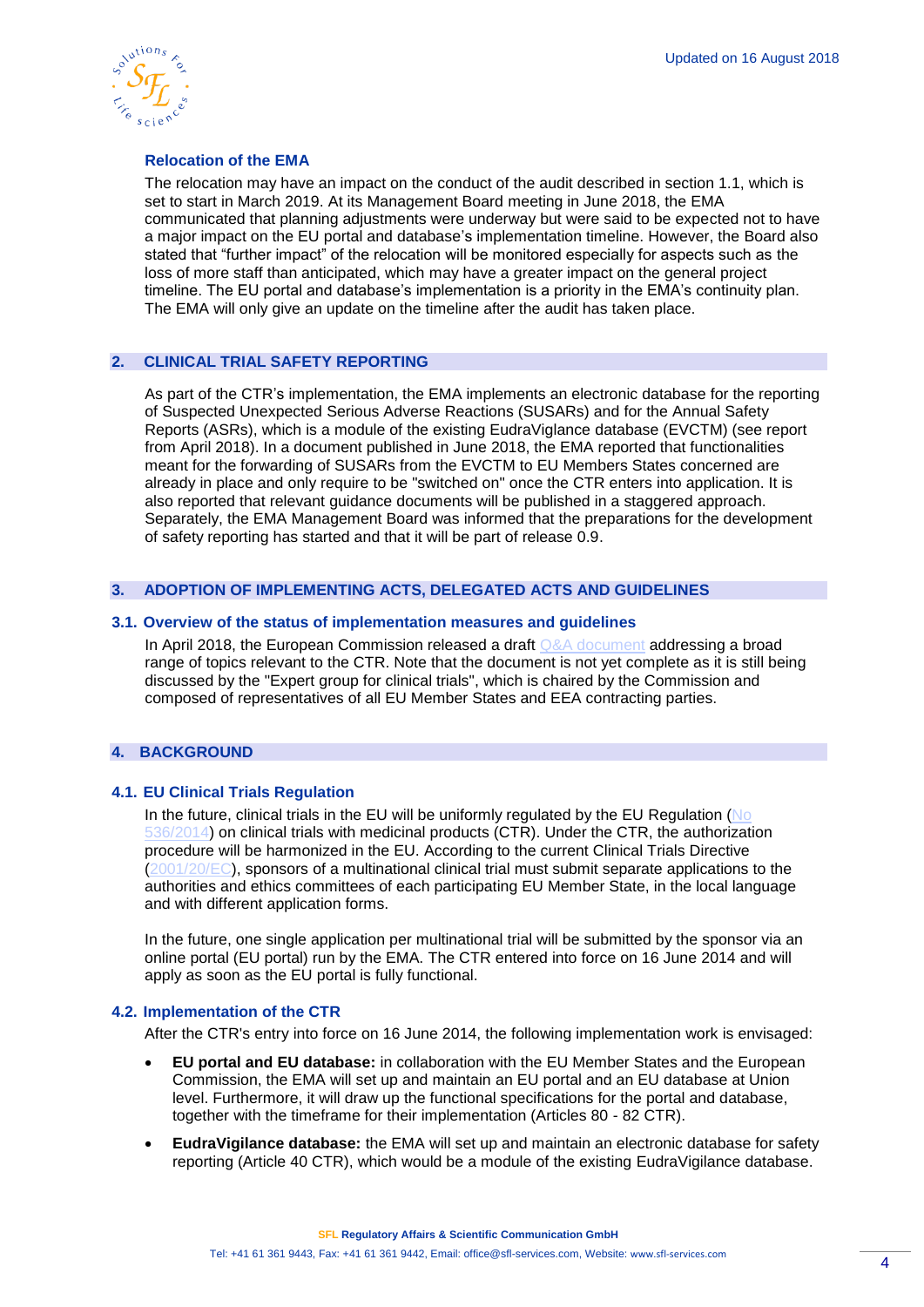

• **Secondary legislation:** the Commission has the power to adopt implementing acts, delegated acts (Chapter XVII of the CTR) and guidelines.

# **5. SOURCES**

- Agence nationale de sécurité du médicament et des produits de santé, Essais cliniques de médicaments déposés dans le cadre de la phase pilote de l'ANSM et au CPP: Guide pratique d'information pour les demandeurs, Version 7.0, 26 June 2018, [https://ansm.sante.fr/content/download/78615/996253/version/10/file/AEC\\_DOC008\\_AECMED\\_GU](https://ansm.sante.fr/content/download/78615/996253/version/10/file/AEC_DOC008_AECMED_GUIDE_PHASE_PILOTE_v07_20180626.pdf) [IDE\\_PHASE\\_PILOTE\\_v07\\_20180626.pdf,](https://ansm.sante.fr/content/download/78615/996253/version/10/file/AEC_DOC008_AECMED_GUIDE_PHASE_PILOTE_v07_20180626.pdf) last accessed on 23 August 2018.
- Bundesinstitut für Arzneimittel und Medizinprodukte, Gemeinsames Pilotprojekt von Bundesoberbehörden und Ethik - Kommissionen zur "Bearbeitung von Anträgen klinischer Prüfungen mit Humanarzneimitteln entsprechend der Verordnung (EU) 536/2014 unter gleichzeitiger Berücksichtigung der gesetzlichen Vorgaben von AMG und GCP-V - Leitfaden für teilnehmende Sponsoren, 17 May 2018, [https://www.bfarm.de/SharedDocs/Downloads/DE/Arzneimittel/Zulassung/klin](https://www.bfarm.de/SharedDocs/Downloads/DE/Arzneimittel/Zulassung/klin-pr/pilotprojekt/Leitfaden.pdf;jsessionid=C587ADEEF7CA680E1DA9BFEEEE82DEB6.2_cid329?__blob=publicationFile&v=5)pr/pilotprojekt/Leitfaden.pdf;jsessionid=C587ADEEF7CA680E1DA9BFEEEE82DEB6.2\_cid3292\_\_b [lob=publicationFile&v=5,](https://www.bfarm.de/SharedDocs/Downloads/DE/Arzneimittel/Zulassung/klin-pr/pilotprojekt/Leitfaden.pdf;jsessionid=C587ADEEF7CA680E1DA9BFEEEE82DEB6.2_cid329?__blob=publicationFile&v=5) last accessed on 23 August 2018.
- Bundesinstitut für Arzneimittel und Medizinprodukte, Joint pilot project between federal higher authorities and ethics committees for processing of applications for the authorization of clinical trials on medicinal products for human use in accordance with Regulation (EU) No. 536/2014 under consideration of the legal stipulations laid down in AMG and GCP-V - Guideline for participating sponsors, 17 May 2018,

[https://www.bfarm.de/SharedDocs/Downloads/DE/Arzneimittel/Zulassung/klin](https://www.bfarm.de/SharedDocs/Downloads/DE/Arzneimittel/Zulassung/klin-pr/pilotprojekt/Guideline.pdf?__blob=publicationFile&v=4)[pr/pilotprojekt/Guideline.pdf?\\_\\_blob=publicationFile&v=4,](https://www.bfarm.de/SharedDocs/Downloads/DE/Arzneimittel/Zulassung/klin-pr/pilotprojekt/Guideline.pdf?__blob=publicationFile&v=4) last accessed on 23 August 2018.

- Department of Health & Social Care, How medicines, medical devices and clinical trials would be regulated if there's no Brexit deal, 23 August 2018, [https://www.gov.uk/government/publications/how-medicines-medical-devices-and-clinical-trials](https://www.gov.uk/government/publications/how-medicines-medical-devices-and-clinical-trials-would-be-regulated-if-theres-no-brexit-deal/how-medicines-medical-devices-and-clinical-trials-would-be-regulated-if-theres-no-brexit-deal)[would-be-regulated-if-theres-no-brexit-deal/how-medicines-medical-devices-and-clinical-trials](https://www.gov.uk/government/publications/how-medicines-medical-devices-and-clinical-trials-would-be-regulated-if-theres-no-brexit-deal/how-medicines-medical-devices-and-clinical-trials-would-be-regulated-if-theres-no-brexit-deal)[would-be-regulated-if-theres-no-brexit-deal,](https://www.gov.uk/government/publications/how-medicines-medical-devices-and-clinical-trials-would-be-regulated-if-theres-no-brexit-deal/how-medicines-medical-devices-and-clinical-trials-would-be-regulated-if-theres-no-brexit-deal) last accessed on 23 August 2018.
- EMA, Brexit preparedness: EMA to further temporarily scale back and suspend activities, 1 August 2018, [http://www.ema.europa.eu/ema/index.jsp?curl=pages/news\\_and\\_events/news/2018/08/news\\_detail](http://www.ema.europa.eu/ema/index.jsp?curl=pages/news_and_events/news/2018/08/news_detail_002999.jsp&mid=WC0b01ac058004d5c1&mc_cid=0055e85a1f&mc_eid=a337b45f37)

[\\_002999.jsp&mid=WC0b01ac058004d5c1&mc\\_cid=0055e85a1f&mc\\_eid=a337b45f37,](http://www.ema.europa.eu/ema/index.jsp?curl=pages/news_and_events/news/2018/08/news_detail_002999.jsp&mid=WC0b01ac058004d5c1&mc_cid=0055e85a1f&mc_eid=a337b45f37) last accessed on 23 August 2018.

- EMA, Minutes of the 100th meeting of the Management Board, 8 June 2018, [http://www.ema.europa.eu/docs/en\\_GB/document\\_library/Minutes/2018/08/WC500254446.pdf,](http://www.ema.europa.eu/docs/en_GB/document_library/Minutes/2018/08/WC500254446.pdf) last accessed on 24 August 2018.
- EMA, EudraVigilance Operational Plan: Milestones 2018 to 2020, 8 June 2018, http://www.ema.europa.eu/docs/en\_GB/document\_library/Other/2018/06/WC500250477.pdf. last accessed on 23 August 2018.
- European Commission, Clinical Trials Regulation (EU) No 536/2014: Draft Questions & Answers, Version 1.0, April 2018, [https://ec.europa.eu/health/sites/health/files/files/eudralex/vol-](https://ec.europa.eu/health/sites/health/files/files/eudralex/vol-10/regulation5362014_qa_en.pdf)[10/regulation5362014\\_qa\\_en.pdf,](https://ec.europa.eu/health/sites/health/files/files/eudralex/vol-10/regulation5362014_qa_en.pdf) last accessed on 23 August 2018.
- European Commission, Communication from the Commission to the European Parliament, the European Council, the Council, the European Central Bank, the European Economic and Social Committee, the Committee of the Regions and the European Investment Bank: Preparing for the withdrawal of the United Kingdom from the European Union on 30 March 2019, 19 July 2018, [https://ec.europa.eu/info/sites/info/files/communication-preparing-withdrawal-brexit-](https://ec.europa.eu/info/sites/info/files/communication-preparing-withdrawal-brexit-preparedness.pdf)